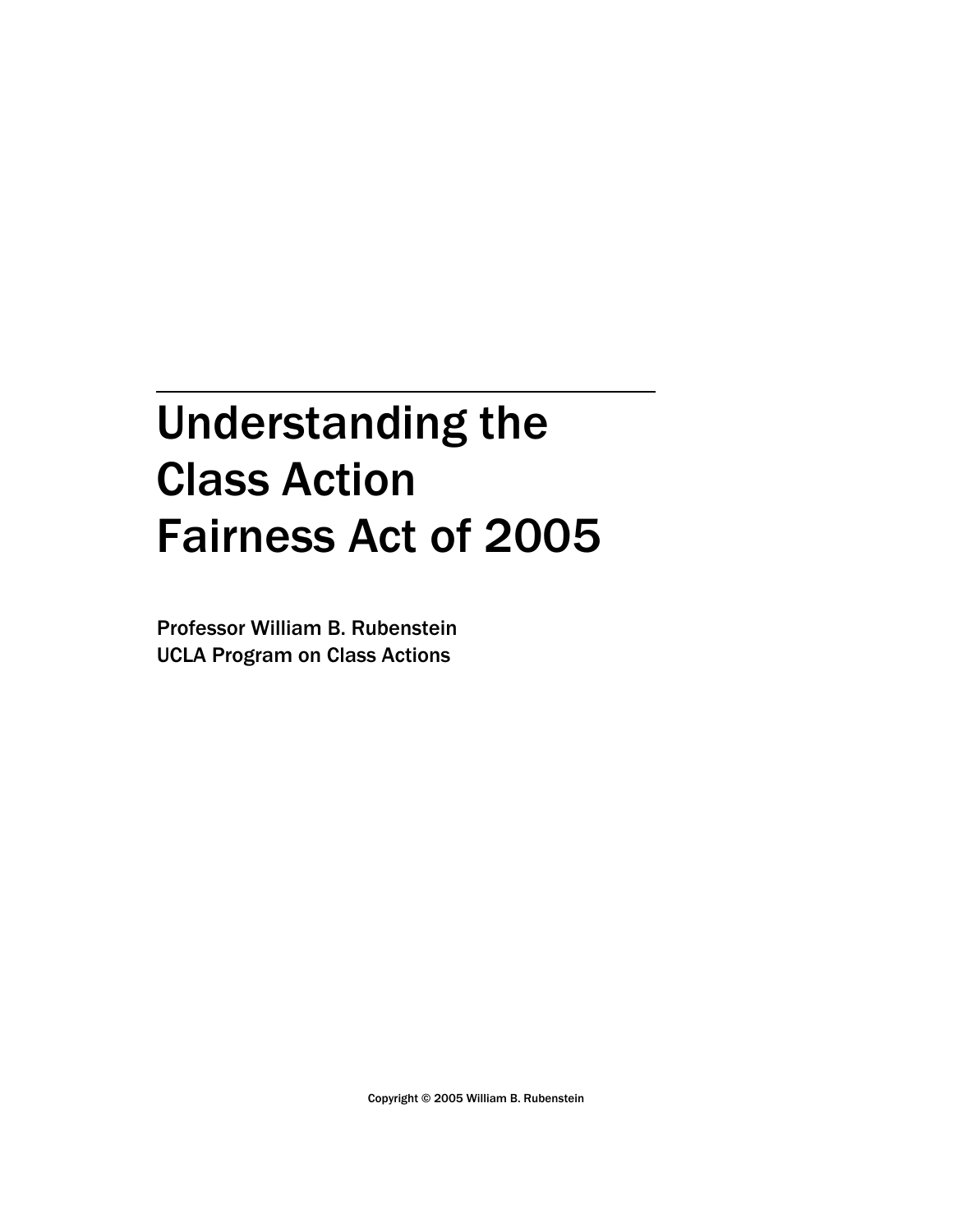# UCLA Program on Class Actions

Class action lawsuits are among the most prevalent and important forms of adjudication in the U.S. Class actions serve a critical function in enabling private parties to supplement public law enforcement. Yet the class action lawsuit can also be misused.

The UCLA Program on Class Actions is a center for the study and development of sound approaches to class action lawsuits. The Program's primary goals are (1) to further scholarship in the field of complex litigation; (2) to assist the bench and bar in developing effective and efficient practices for complex cases; and (3) to contribute to the public's comprehension of class action law and public policy. The Program pursues these goals through the publication of scholarship, educational materials, and opinion pieces; and by bringing together scholars, lawyers, judges, and the public to discuss and debate cutting-edge issues.

The Program is providing this continuing legal education program on the Class Action Fairness Act of 2005. In January 2006, the Program – in conjunction with the *UCLA Law Review* – will host a symposium on class action law.

## Professor William B. Rubenstein

Professor William B. Rubenstein founded and directs the UCLA Program on Class Actions. Professor Rubenstein is a nationally-recognized expert on class action law: he has litigated, served as an expert witness, and published in the field. Professor Rubenstein regularly provides consulting services to attorneys involved in complex procedural matters. In 2004, the American Law Institute selected Professor Rubenstein to be an Adviser on its current effort to re-think class action law, *The Project on Aggregate Litigation and Class Actions.* 

A graduate of Yale College and Harvard Law School, Professor Rubenstein joined the UCLA faculty in 1997. He teaches courses on Civil Procedure, Complex Litigation, and Remedies. Professor Rubenstein has taught as an adjunct faculty member at Harvard, Yale, and Stanford Law Schools. He is a member of the bars of California, Pennsylvania (inactive), the District of Columbia, the United State Supreme Court, and numerous federal circuit and district courts.

## **Contact**

Professor William B. Rubenstein UCLA School of Law – Program on Class Actions 405 Hilgard Avenue Los Angeles, CA 90095 310.206.7145 – rubenstein@law.ucla.edu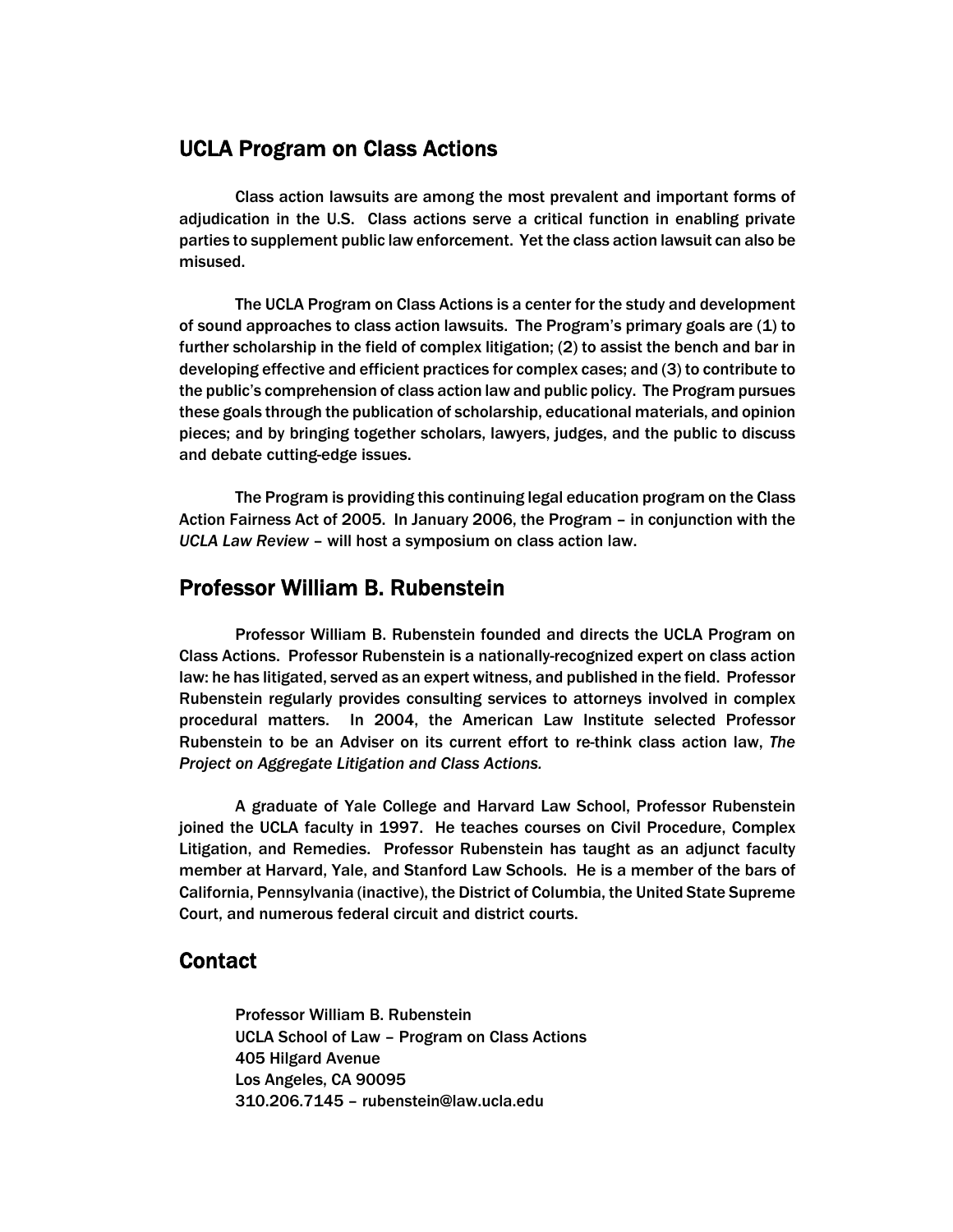# Class Action Fairness Act of 2005

In February 2005, Congress enacted the Class Action Fairness Act of 2005 (CAFA). CAFA alters class action practice in state and federal courts throughout the United States. The law: changes the rules for federal diversity jurisdiction and removal, enabling most large class cases to be filed in, or removed to, federal court; restricts the practice of coupon settlements; and transforms the procedures for settling class actions in federal courts. CAFA contains a host of new, often complex, rules. This analysis explains CAFA and considers what impact CAFA will likely have on class action practice.

## Table of Contents

\_\_\_\_\_\_\_\_\_\_\_\_\_\_\_\_\_\_\_\_\_\_\_\_\_\_\_\_\_\_\_\_\_\_\_\_\_\_\_\_

| I.  | <b>CLASS ACTION LAW REFRESHER</b>               |                                                    |    |  |
|-----|-------------------------------------------------|----------------------------------------------------|----|--|
|     | А.                                              | Conceptual                                         |    |  |
|     | <b>B.</b>                                       | <b>Practical</b>                                   |    |  |
|     | C.                                              | <b>Doctrinal</b>                                   |    |  |
| Ш.  | <b>CAFA'S NEW JURISDICTIONAL RULES</b>          |                                                    |    |  |
|     | А.                                              | <b>New Diversity Rules</b>                         |    |  |
|     | <b>B</b> .                                      | <b>New Removal Rules</b>                           |    |  |
|     | C.                                              | <b>Four Exceptions</b>                             |    |  |
| Ш.  | <b>CAFA'S NEW COUPON RULES</b>                  |                                                    |    |  |
|     | А.                                              | <b>Coupon Settlement Provisions</b>                |    |  |
|     | В.                                              | <b>Coupon Settlement Attorney's Fee Provisions</b> |    |  |
| IV. | <b>CAFA'S NEW SETTLEMENT REQUIREMENTS</b><br>12 |                                                    |    |  |
|     | А.                                              | <b>New Settlement Rules</b>                        |    |  |
|     | В.                                              | <b>New Settlement Process</b>                      |    |  |
| V.  | <b>CAFA'S GENERAL PROVISIONS</b>                |                                                    |    |  |
|     | A.                                              | <b>Effective Date</b>                              |    |  |
|     | <b>B</b> .                                      | <b>What Actions Covered</b>                        |    |  |
|     | C.                                              | <b>Class Action Report</b>                         |    |  |
| VI. | <b>CONCLUSION</b>                               |                                                    | 15 |  |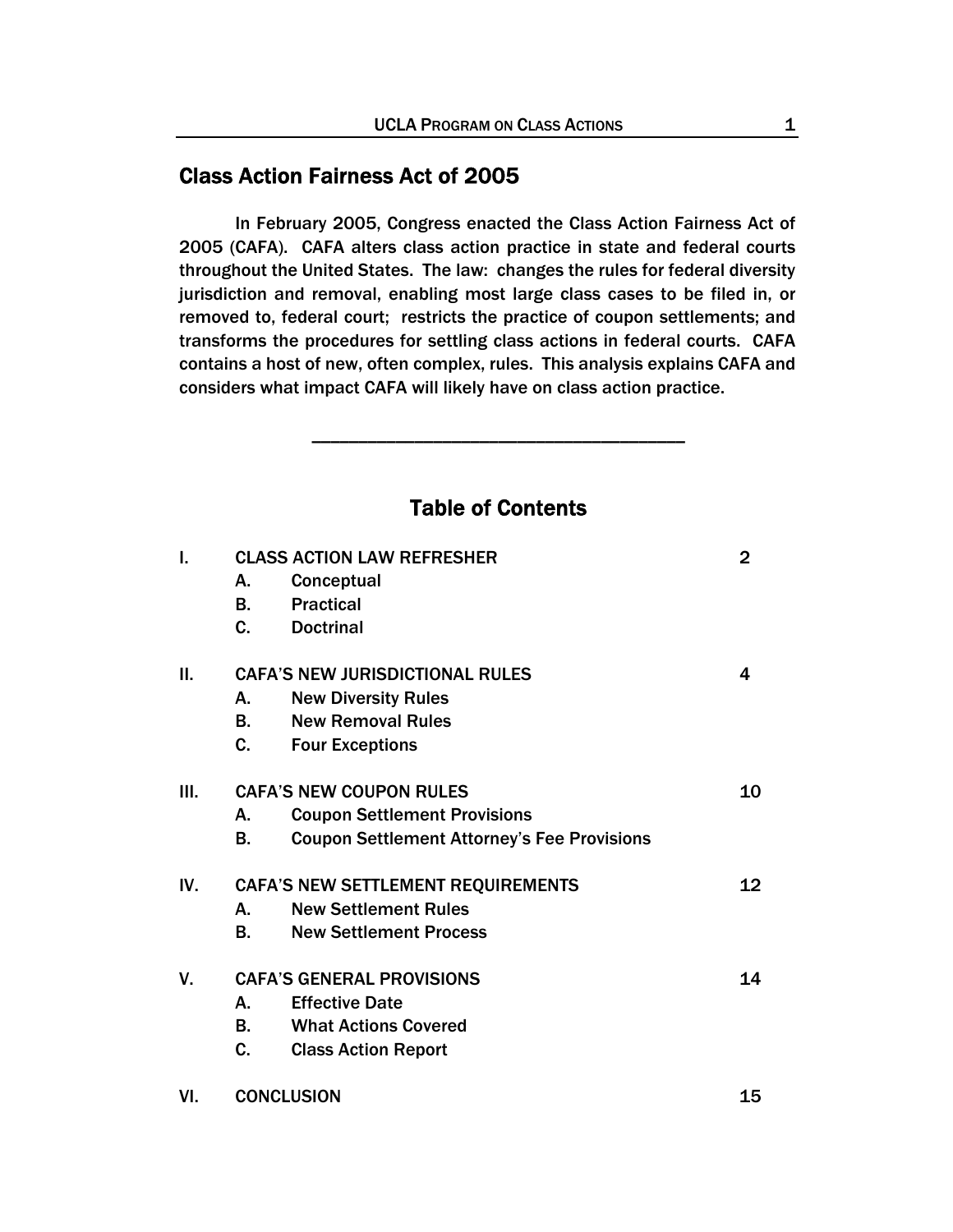# I. CLASS ACTION LAW REFRESHER

## A. Conceptual

Class action lawsuits are best conceptualized as representative, not group, litigation. While the rights of many people are resolved in one proceeding, the adjudication is done by representatives, not by the group getting together to go to the courthouse. In a class action, one or several representatives litigate or settle claims, with the judgment then binding everyone within the class. The practices and doctrinal requirements of class action lawsuits are most easily understood if the *representative* nature of the action is kept in mind.

## B. Practical

Class actions lawsuits rarely go to trial. Some are dismissed on legal motion, but the vast bulk are settled. These negotiated settlements in class action lawsuits are essentially large financial transactions. Defendants purchase a commodity – finality. They buy from the plaintiffs' representatives the plaintiffs' right to sue. The financial transaction is a transaction about legal rights, to be sure, but the buying and selling of those legal rights, not their likely adjudication, is the core purpose for coming together in an adjudicatory framework. I develop this way of thinking about class cases in more detail in *A Transactional Model of Adjudication*, 89 GEO. L.J. 371 (2001). For purposes of understanding CAFA and its potential impact, it is important to bear in mind these transactional components of class cases.

## C. Doctrinal

Federal law – copied in many states, though not exactly in California – has two essential sets of requirements for cases to be adjudicated as class actions. First, the case must be of a type that calls for representative treatment. Second, there must be a representative able to represent the absent class members. These requirements are codified in Rules 23(b) and 23(a) respectively.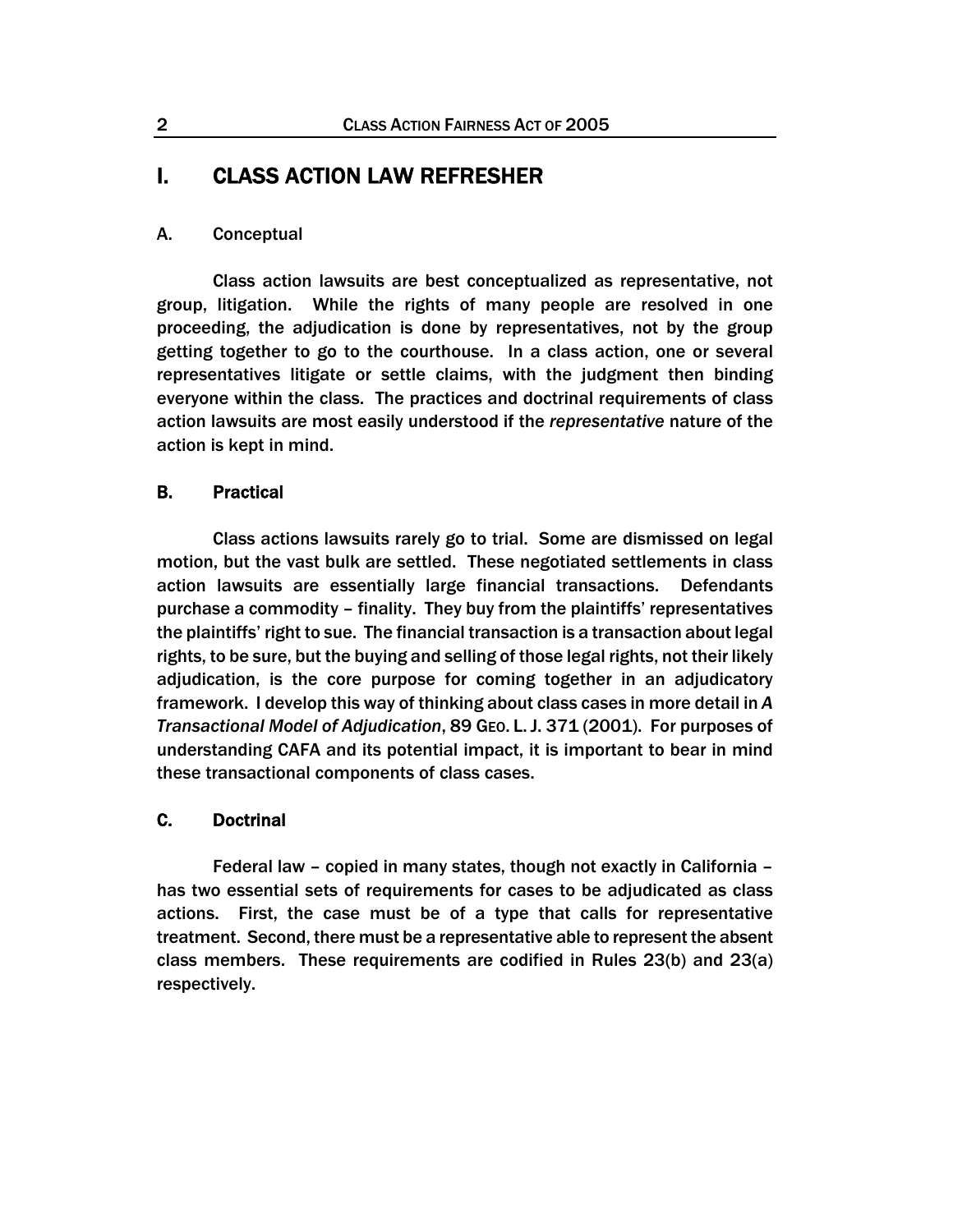Rule 23(b) sets for four situations in which representative litigation is appropriate:

- 1. *Risk of Inconsistent Adjudications.* Rule 23(b)(1)(A).
- 2. *Limited Funds.* Rule 23(b)(1)(B).
- 3. *Injunctive Cases.* Rule 23(b)(2).

4. *Money Damages (particularly small claims).* Rule 23(b)(3). (B)(3) class actions have two additional doctrinal requirements – common issues must *predominate* and class adjudication must be *superior* to other forms of resolution.

Rule 23(a) sets for four requirements concerning the class and its representative:

1. *Numerosity.* The class must be so numerous that joinder of all members as individual parties is impracticable. Rule 23(a)(1).

2. *Commonality.* There are questions of law or fact common to the class. Rule 23(a)(2).

3. *Typicality.* The class representative's claims must be typical of those of the class members she seeks to represent. Rule 23(a)(3)

4. *Adequacy.* The class representatives – and typically their counsel – must be able to represent the class adequately. Rule 23(a)(4)

To be certified as a class action, a case must fit within one of the 23(b) categories and meet all four of the requirements of Rule 23(a).

While these are the requirements of the *certification*, a federal court must also have *subject matter jurisdiction* over the case.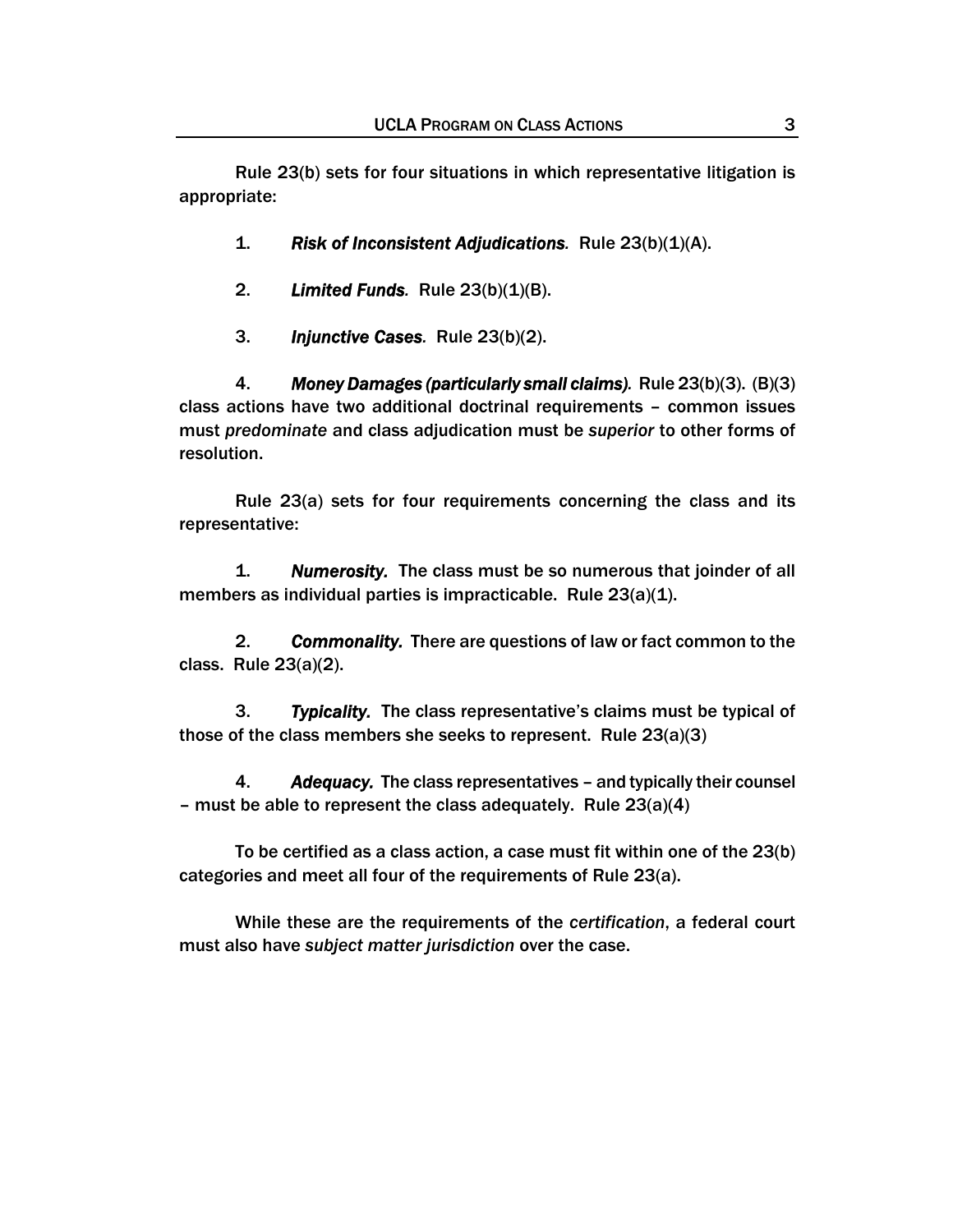# II. CAFA'S NEW JURISDICTIONAL RULES

## A. New Diversity Rules

## 1. *Conventional Jurisdictional Rules*

Class actions can proceed in federal court if the claims of the class arise under federal law, regardless of the citizenship of the parties.

If the claims of the class do not arise under federal law, class action cases must meet these requirements of diversity jurisdiction:

- \* all of the class *representatives* must be of diverse citizenship from all of the defendants, *see Supreme Tribe of Ben-Hur v. Cauble*, 255 U.S. 356 (1921); *and*
- \* traditionally, each and every class *member* had to meet the minimal amount in controversy requirement (currently, more than \$75,000). S*ee Zahn v. International Paper Co.,* 414 U.S. 291 (1973). This past summer, the Supreme Court held that the supplemental jurisdiction statute, 28 U.S.C. § 1367, overruled *Zahn:* if – but only if – at least *one named plaintiff* has more than the jurisdictional amount in controversy, the other class members' claims can be joined via supplement jurisdiction. *Exxon Mobil, Inc. v. Allapattah Services, Inc.*, 125 Sup. Ct. 2511 (2005).
- 2. *CAFA'S New Jurisdictional Rule* 28 U.S.C. §1332(d)(2)

CAFA makes no changes to federal question class actions.

CAFA *expands* jurisdiction for diversity class actions by creating jurisdiction for classes with *more than 100 class members if:*

- \* at least one class member is diverse from at least one defendant; and
- \* more than \$5 million in total is in controversy, exclusive of interest and costs.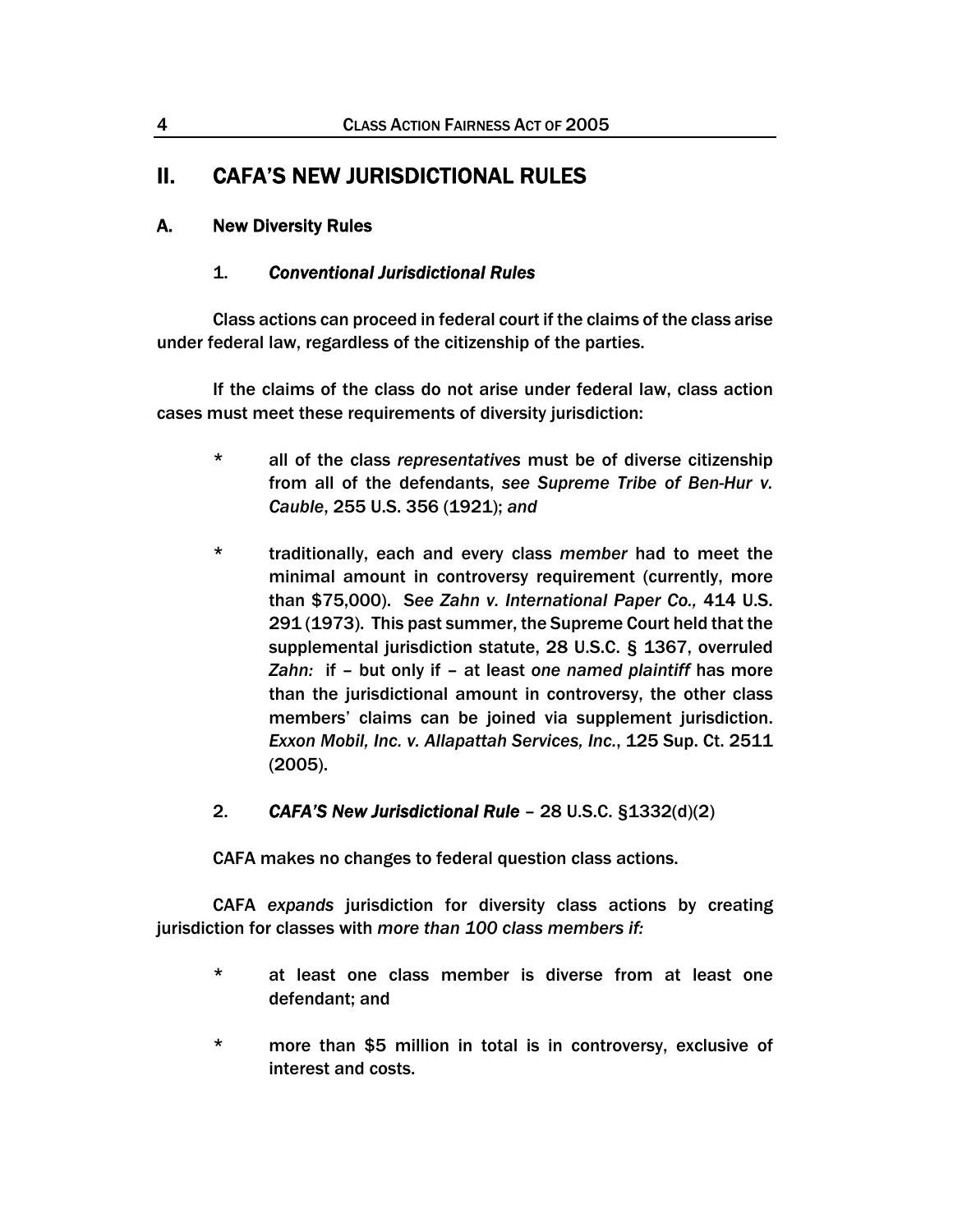## 3. *Jurisdictional Rules Compared*

|                              | <b>REGULAR</b>                                                                                                                                                                           | <b>CAFA</b>                                                                                               |
|------------------------------|------------------------------------------------------------------------------------------------------------------------------------------------------------------------------------------|-----------------------------------------------------------------------------------------------------------|
| <b>Numerosity</b>            | $23(a)(1)$ requirement -<br>usually met with 40 or<br>more class members                                                                                                                 | $23(a)(1)$ requirement must<br>be met and there must be<br>more than 100 class<br>members                 |
| Citizenship                  | All class representatives<br>and all defendants must be<br>completely diverse                                                                                                            | Any class member must be<br>diverse from any defendant                                                    |
| <b>Amount in Controversy</b> | If at least one named<br>plaintiff has more than<br>\$75,000 in controversy, the<br>judge has the discretion to<br>accept all class members'<br>claims via supplemental<br>jurisdiction. | A total of more than \$5<br>million total, exclusive of<br>interests and costs, must<br>be in controversy |

## FEDERAL JURISDICTION IN DIVERSITY CLASS ACTIONS

## 4. *Coexistence*

CAFA does not displace conventional diversity class action rules, it augments them. Therefore, a class action may be sustained either under the conventional rules or under CAFA. While cases meeting the conventional requirements will almost always comply with CAFA, if filed based on CAFA, CAFA's exceptions (discussed below) will apply; if filed under the conventional rules, CAFA's exceptions seemingly will not apply.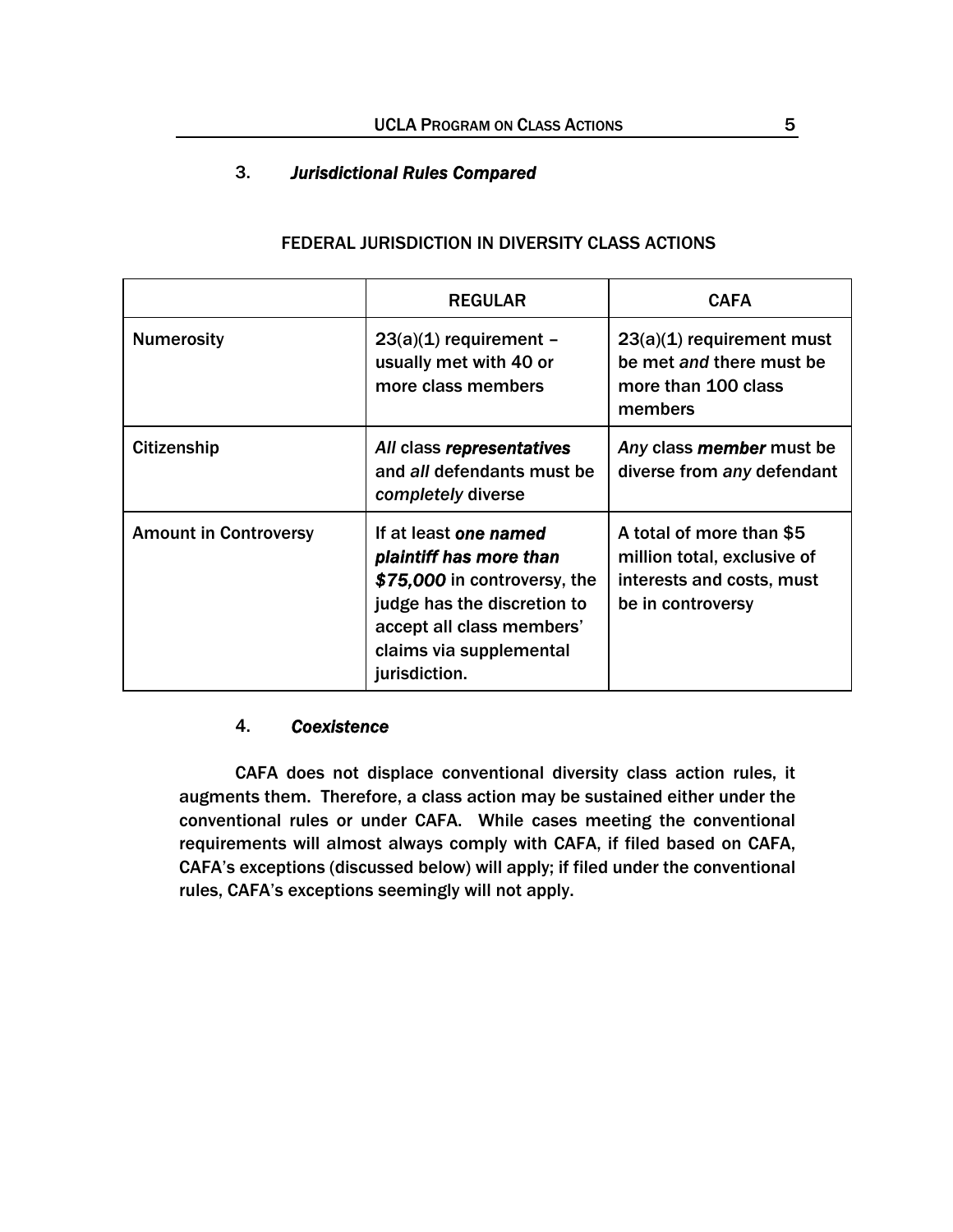## B. New Removal Rules

#### 1. *Conventional Removal Rule*

Four attributes characterize removal of diversity cases:

- a. only out-of-state defendants can remove a diversity case from state to federal court, 28 U.S.C. §1441(b);
- b. if there are multiple defendants, all must agree to the removal, *see, e.g.*, *Brierly v. Alusuisse Flexible Packaging, Inc.*, 184 F.3d 527, 533-34 n. 3 (6th Cir. 1999) ("[I]n order for a notice of removal to be properly before the court, all defendants who have been served or otherwise properly joined in the action must either join in the removal, or file a written consent to the removal");
- c, the removal petition must be filed within 30 days of receipt of a removable complaint, but never later than 1 year after commencement, 28 U.S.C. 1446(b);
- d. district court decisions to remand to state court are not reviewable, 28 U.S.C. 1447(d).

## 2. *CAFA'S New Removal Rule* – 28 U.S.C. § 1453

Under CAFA, each of these requirements is loosened:

- a. in diversity cases that fit within the jurisdictional requirements of CAFA, any defendant, including in-state defendants can remove;
- b. any defendant can remove even if all defendants do not consent;
- c. there is no 1 year limit on the timing of removal; *and*
- d. district court decisions to remand are reviewable if review is sought within 7 days, and must be decided within 60 days of acceptance (with a possible 10 day extension).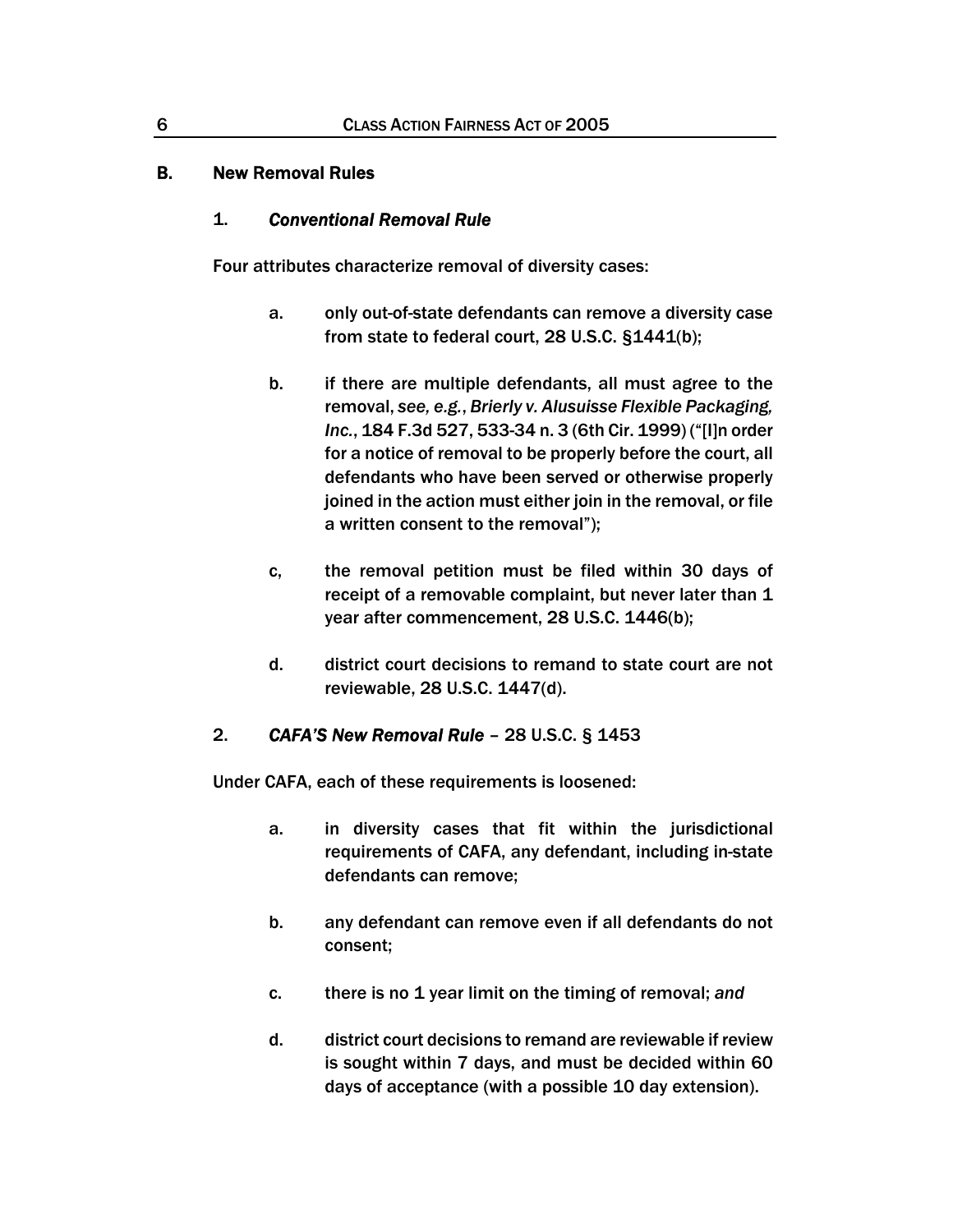## 3. *Removal Rules Compared*

|                         | <b>CONVENTIONAL</b>                                                                                                                                    | <b>CAFA</b>                                                                   |
|-------------------------|--------------------------------------------------------------------------------------------------------------------------------------------------------|-------------------------------------------------------------------------------|
| Citizenship             | Only out-of-state<br>defendants can remove<br>diversity cases                                                                                          | Any defendant can remove                                                      |
| <b>Consent</b>          | All defendants must<br>consent to the removal                                                                                                          | <b>Consent of all defendants</b><br>not required                              |
| <b>Deadline</b>         | Defendant must remove<br>within 30 days of receiving<br>a removable pleading - but<br>in no case beyond 1 year of<br>the commencement of the<br>action | No 1 year time limit on<br>removal                                            |
| <b>Appellate Review</b> | No appellate review of<br>district court decisions to<br>remand                                                                                        | Appellate review of<br>decisions granting or<br>denying motions to<br>remand. |

## REMOVAL OF DIVERSITY CLASS ACTIONS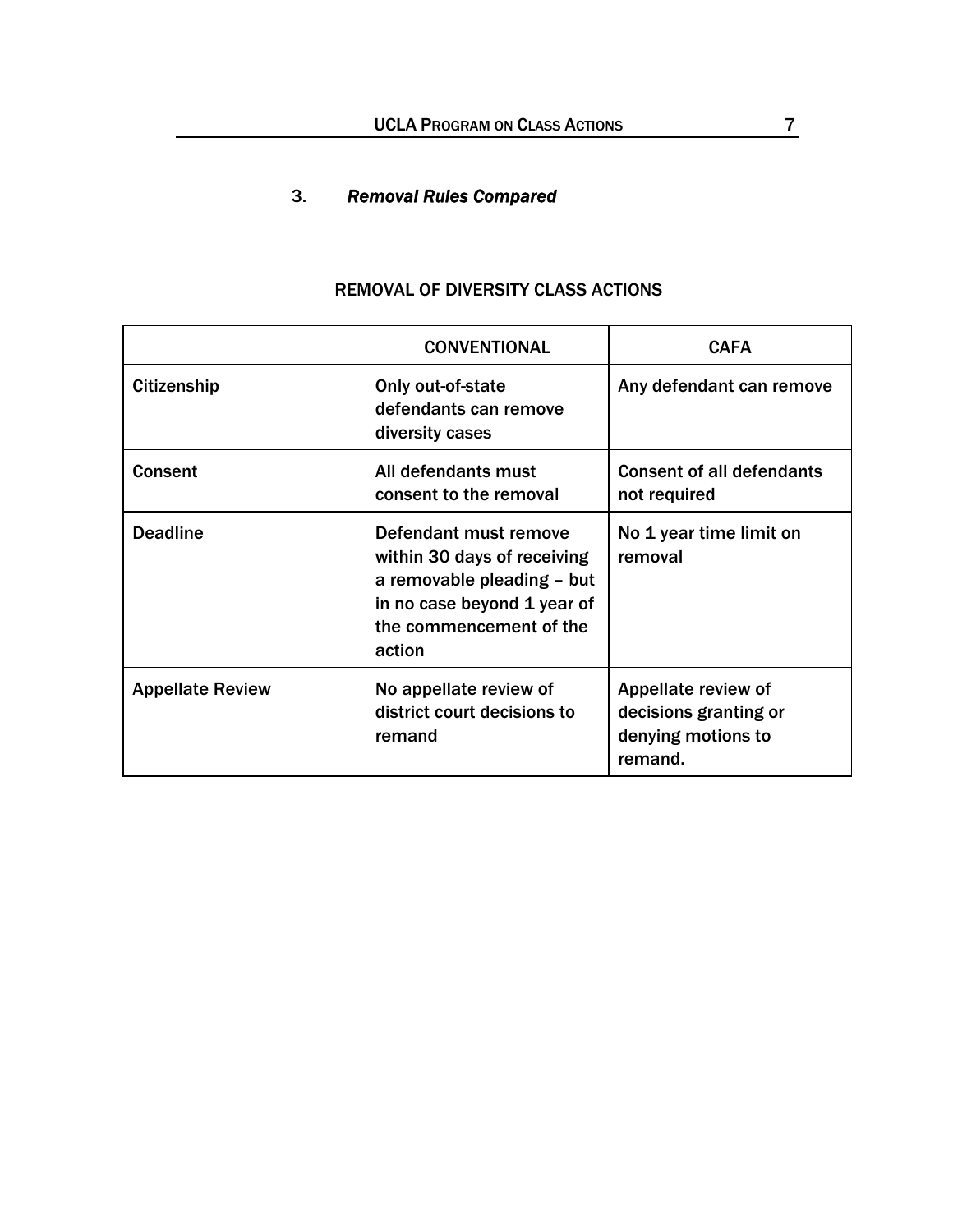## C. Four Exceptions

While CAFA essentially makes the resolution of large class actions with minimal diversity a federal court matter, it reserves for the states certain types of large class actions arguably more local in nature. Four key exceptions to CAFA's jurisdictional expansion accomplish this reservation of state authority.

## *1. Local Controversies –* 28 U.S.C. §1332(d)(4)

Federal courts *must* decline federal subject matter jurisdiction when:

- a. more than 2/3 of the class members are from the forum state; and
- b. *either*
	- i. the primary defendant is from that state *or*
	- ii. (A) a significant defendant is from that state;
		- (B) the principal injuries were incurred in-state; *and*
		- (C) no other class action on the issue has been filed in the preceding 3 years.

## 2. *Defendant's Home State* – 28 U.S.C. §1332(d)(3)

Federal courts *may* decline federal subject matter jurisdiction (based on consideration of six enumerated factors and a totality of the circumstances) when:

- a. between 1/3 and 2/3 of the class members are from the forum state;
- b. and the primary defendants are from that state.

Read together, these exceptions aim to provide a state forum for athome defendants, particularly if the class is largely composed of in-state plaintiffs. Where the defendant is sued its home state court, as the percentage of in-state class members increases, the likelihood of federal jurisdiction decreases.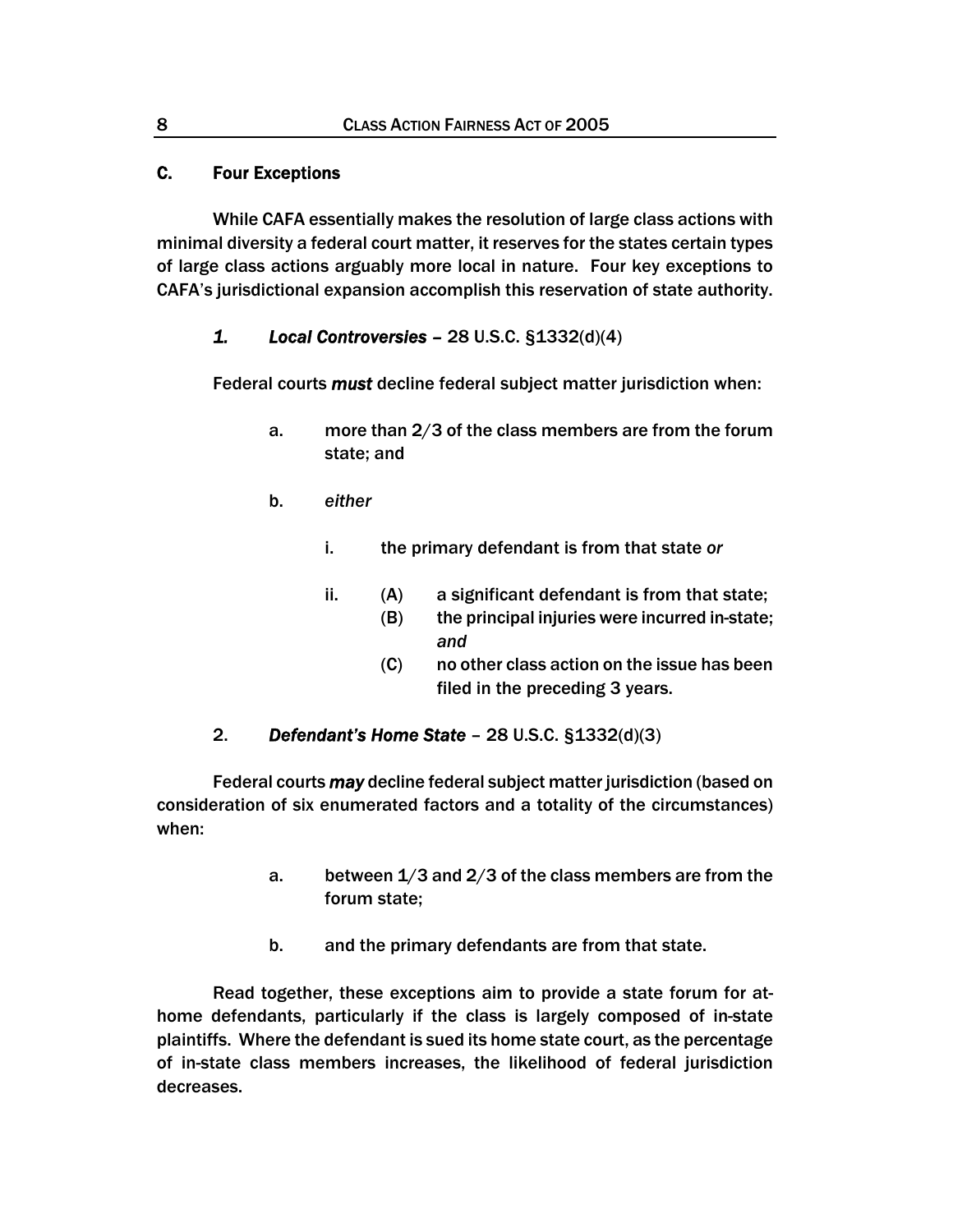#### 3. *The Delaware Carve-Out* – 28 U.S.C. §1332(d)(9)

CAFA reserves Delaware's jurisdiction over most corporate cases by stating that it (CAFA) will *not* apply to class actions solely involving claims:

- a. that concern a covered security as defined by certain federal securities laws, 28 U.S.C. §1332(d)(9)(A);
- b. that relate to "the internal affairs or governance of a corporation . . . that arise under or by virtue of the laws of the State in which such corporation . . . is incorporated or organized," 28 U.S.C. §1332(d)(9)(B); *or*
- *c.* that concern fiduciary duties created by securities laws, 28 U.S.C. §1332(d)(9)(C).

This section also appears to carve out of CAFA those securities class actions already addressed by Congress' promulgation of the Private Securities Litigation Reform Act of 1995 (PSLRA), 15 U.S.C. §§ 77z-1 - 78j-1; and the Securities Litigation Uniform Standards Act of 1998 (SLUSA), Pub. L. No. 105- 353, 112 Stat. 3227 (1998).

## 4. *Civil Rights Exception* – 28 U.S.C. §1332(d)(5)

In enacting CAFA, Congress demonstrated no intention to create federal jurisdiction that would strip states of existing sovereign immunity defenses. Hence CAFA rejects jurisdiction in cases against states, state officials, or other governmental entities over whom "the district court may be foreclosed from ordering relief." The impact of this exception is largely to carve many civil rights class actions out of CAFA. As most such cases arise under federal law anyway, this carve out is probably extraneous.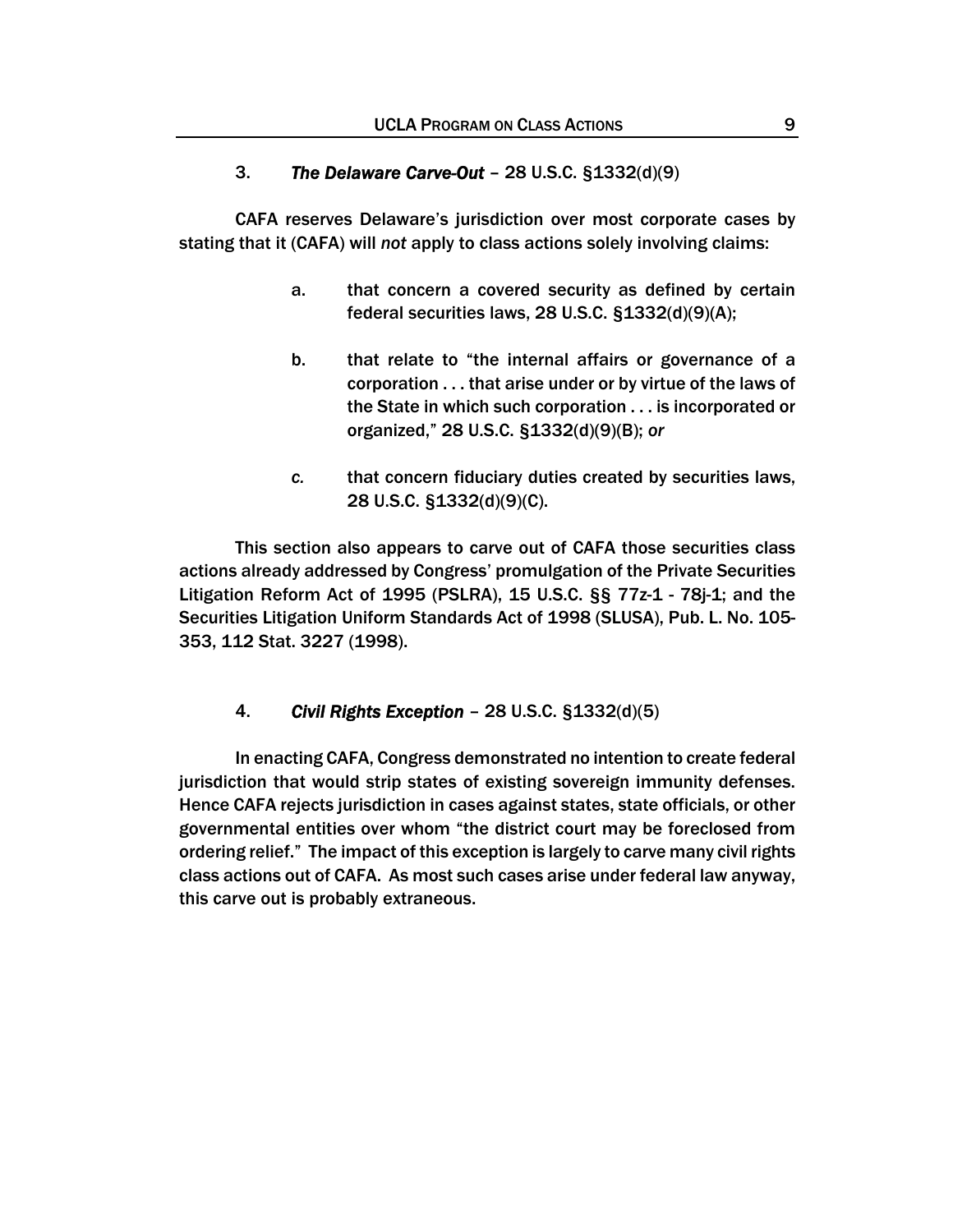## CAFA'S CONSUMER CLASS ACTION BILL OF RIGHTS

 The heart of CAFA is the *Consumer Class Action Bill of Rights*, a series of provisions meant to rein in coupon settlements and to alter other settlement processes. These new rules apply not only to CAFA-enabled class actions, but to *all* federal class actions, including those arising under federal law.

## III. CAFA'S NEW COUPON RULES

 In coupon settlements – sometimes called script or voucher or nonpecuniary settlements – class members are awarded a coupon for use with future purchases of particular products. Often the future product that can be purchased is a product manufactured by the defendant. Congress was understandably critical of settlements which appear to benefit the very party charged with wrongdoing by heightening its future sales; while these sales are discounted by the value of the redeemed coupons, the consumer remains tethered to the wrongdoer. A related attack on coupon settlements is that the plaintiff attorneys are paid in cash while the plaintiffs receive only script.

#### A. Substantive Coupon Settlement Provisions

#### 1. *Expert Testimony. –* 28 U.S.C. §1712(d)

CAFA authorizes federal judges to receive testimony from experts as to the actual value of coupons to the class members. Nothing barred courts from receiving such testimony pre-CAFA, except that when coupon settlements are presented by class and defense counsel, there is typically no party present to hire and pay such an expert. CAFA does not change that dynamic, though perhaps by authorizing courts to accept this testimony, federal judges will appoint experts as special masters.

#### 2. *Hearings and Findings.* – 28 U.S.C. §1712(e)

CAFA requires that before approving a coupon settlement, a judge must hold a fairness hearing and make a written finding that the settlement is fair, reasonable, and adequate. This provision restates the requirements of Rule 23(e)(1)(C), while adding the requirement that the court's finding be *written*.

#### 3. Cy Pres *Redistributions. –* 28 U.S.C. §1712(e)

CAFA authorizes federal courts to redirect funds unclaimed by class members to charity or to the government. This "*cy pres*" approach to unclaimed funds is already standard practice in class action settlements. CAFA also prohibits the attorney's fee calculation to be based on these *cy pres* funds.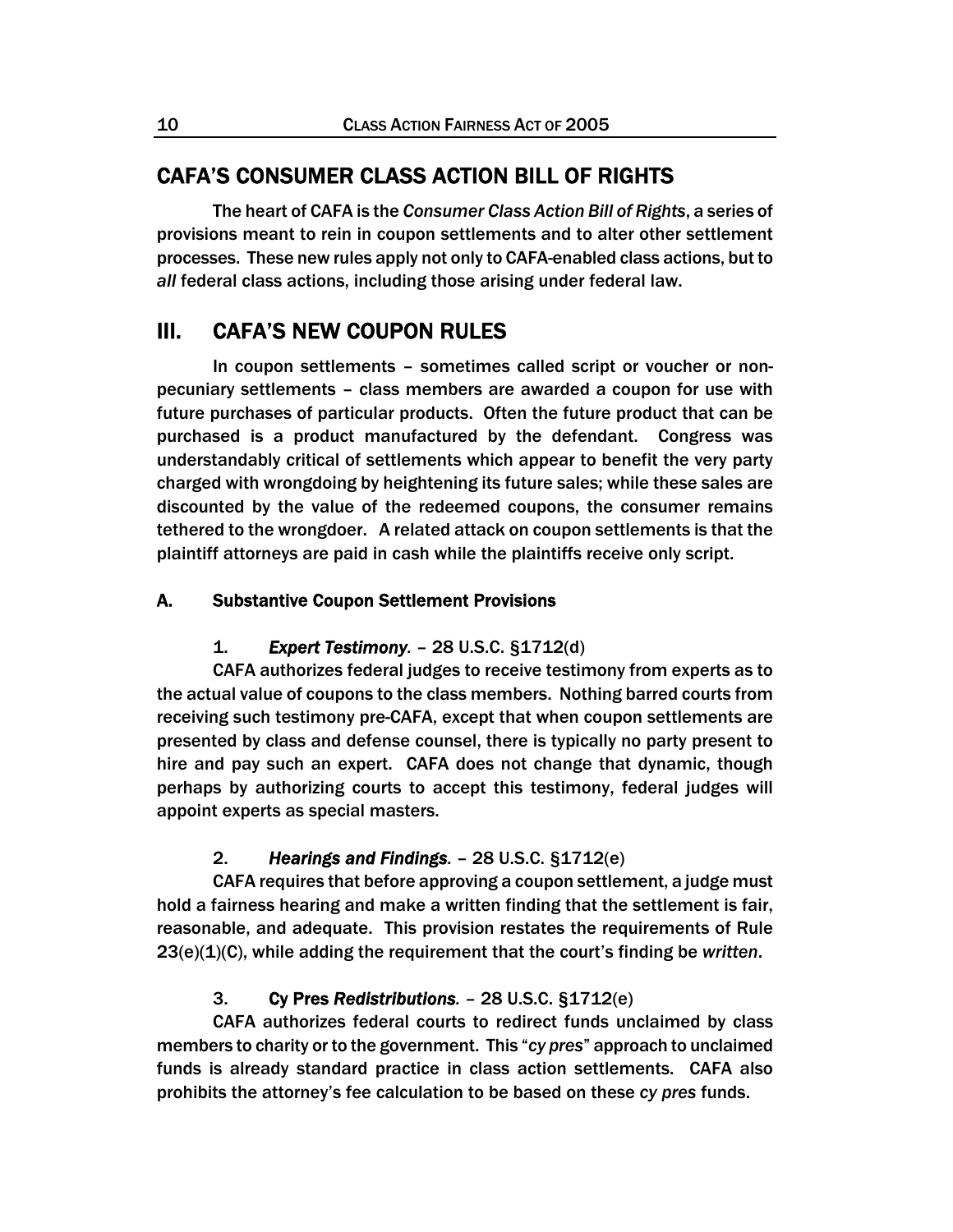#### B. Coupon Settlement Attorney's Fee Provisions

CAFA's major change to coupon settlements concerns how plaintiffs' attorneys are awarded for such settlements. Often, though not always, plaintiffs' attorneys take a fee (on top of, not out of, the coupon award) calculated as a percentage of the total value of coupons theoretically available to the class. Thus, in the recent Microsoft anti-trust settlement in California, Microsoft agreed to make up to \$1.1 billion worth of vouchers available to class members. Had the plaintiffs' attorney used a percentage method to calculate a fee (they used an hourly method in the Microsoft case), they might, for example, have asked for 20% of this \$1.1 billion, or \$220 million.

In practice, however, it's extremely unlikely that anywhere near \$1.1 billion worth of coupons will be redeemed by the class members. This is true for two reasons: first, the coupons are for very small amount of money (\$5 for Microsoft Word purchasers, for example); and second, the process of acquiring a voucher and then redeeming it for cash is rather complicated and multistaged, yet time-limited. Thus, if we assume that only \$100 million will actually be redeemed by the class, the attorneys' 20% would be \$22 million, not \$220 million.

CAFA compels this latter approach. It requires federal judge to assess percentage fees attributable to coupon settlements based on the value of the coupons *actually redeemed*, not the value of the coupons *arguably available.* 28 U.S.C. §1712(a).

Parties interested in coupon settlements can apparently avoid this provision by basing the attorney's fee on an hourly rate, not a percentage. CAFA states that fees not based on a percentage should be based on the amount of time class counsel "reasonably expended." 28 U.S.C. §1712(b)(1). In cases that end with both coupons and injunctions, CAFA directs that the fees for the coupon work be a percentage of coupons redeemed, while fees for the injunctive work be hourly. 28 U.S.C. §1712(c). This implies that coupon-related fees *must* always be calculated on the percentage method. However, the rest of the section can be read more liberally to suggest that fees can be determined either way, insisting only that *if* a percentage method is employed, *then* it must track the value of redeemed, not available, coupons.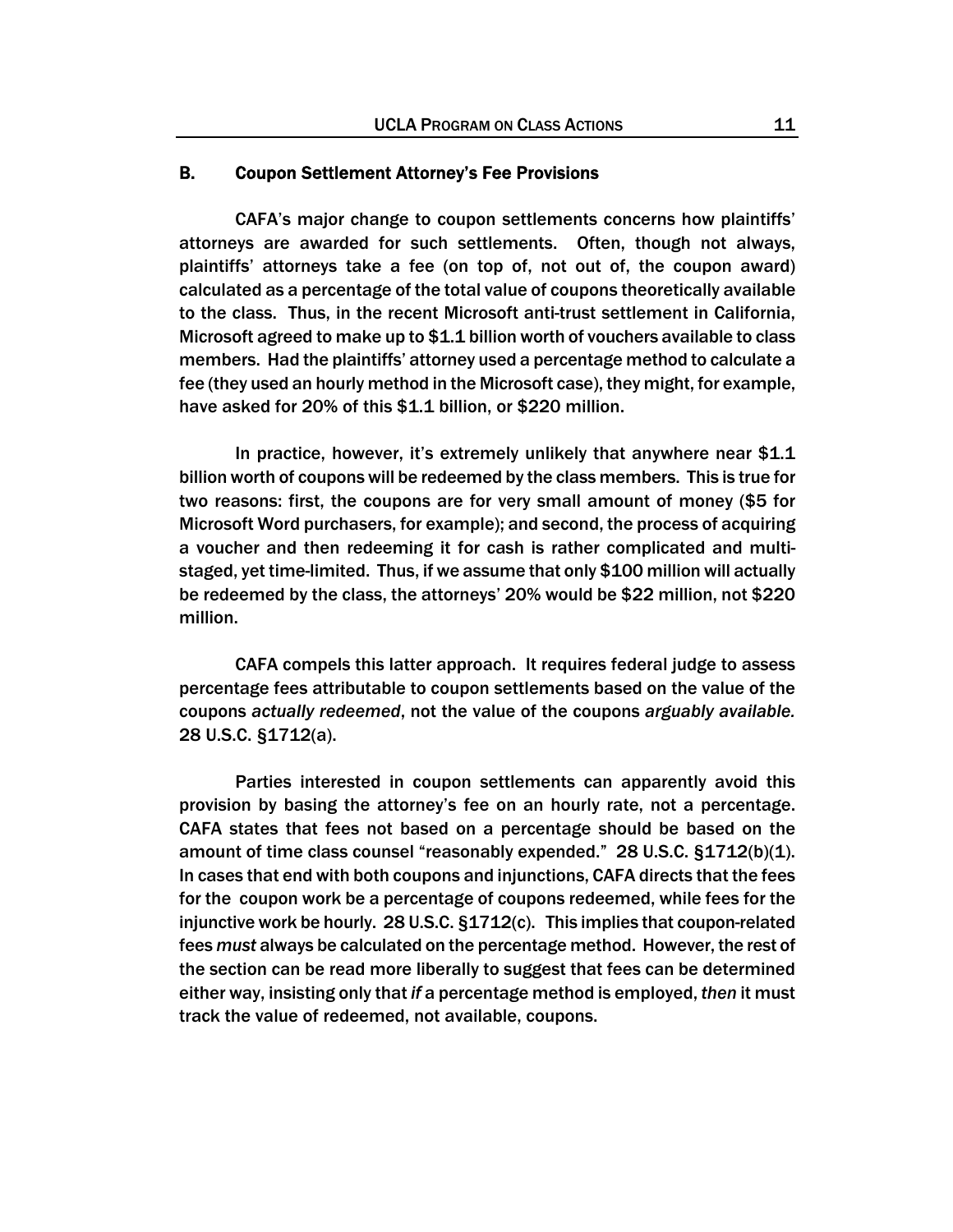# IV. CAFA'S NEW SETTLEMENT REQUIREMENTS

#### A. New Settlement Rules

CAFA enacts two new limits on the substance of class action settlements.

First, settlements cannot constitute a net financial loss to individual plaintiffs, unless the court makes a "written finding that non-monetary benefits to the class member substantially outweigh the monetary loss." 28 U.S.C. §1713.

This provision responds to an infamous class action settlement concerning escrow fee overcharges by the Bank of Boston. Plaintiffs' attorneys secured a nationwide settlement that yielded the 700,000 class members small amounts of money; the attorneys' fee for accomplishing this was then deducted from the same escrow accounts, pro rata, yielding a net loss for many class members. One – who paid \$91.33 in fees to secure a \$2.19 settlement – sued the plaintiffs' attorneys, but the case was dismissed under the *Rooker-Feldman* doctrine. *See Kamilewicz v. Bank of Boston*, 92 F.3d 506 (7th Cir. 1996).

CAFA does not preclude such a settlement, but requires that a federal judge approving it make a written finding that the class sustained some nonmonetary benefit that outweighed the monetary loss. 28 U.S.C. §1713.

Second, CAFA bans settlements that accord extra monies to in-state, or local, plaintiffs as opposed to out of state plaintiffs. 28 U.S.C. §1714.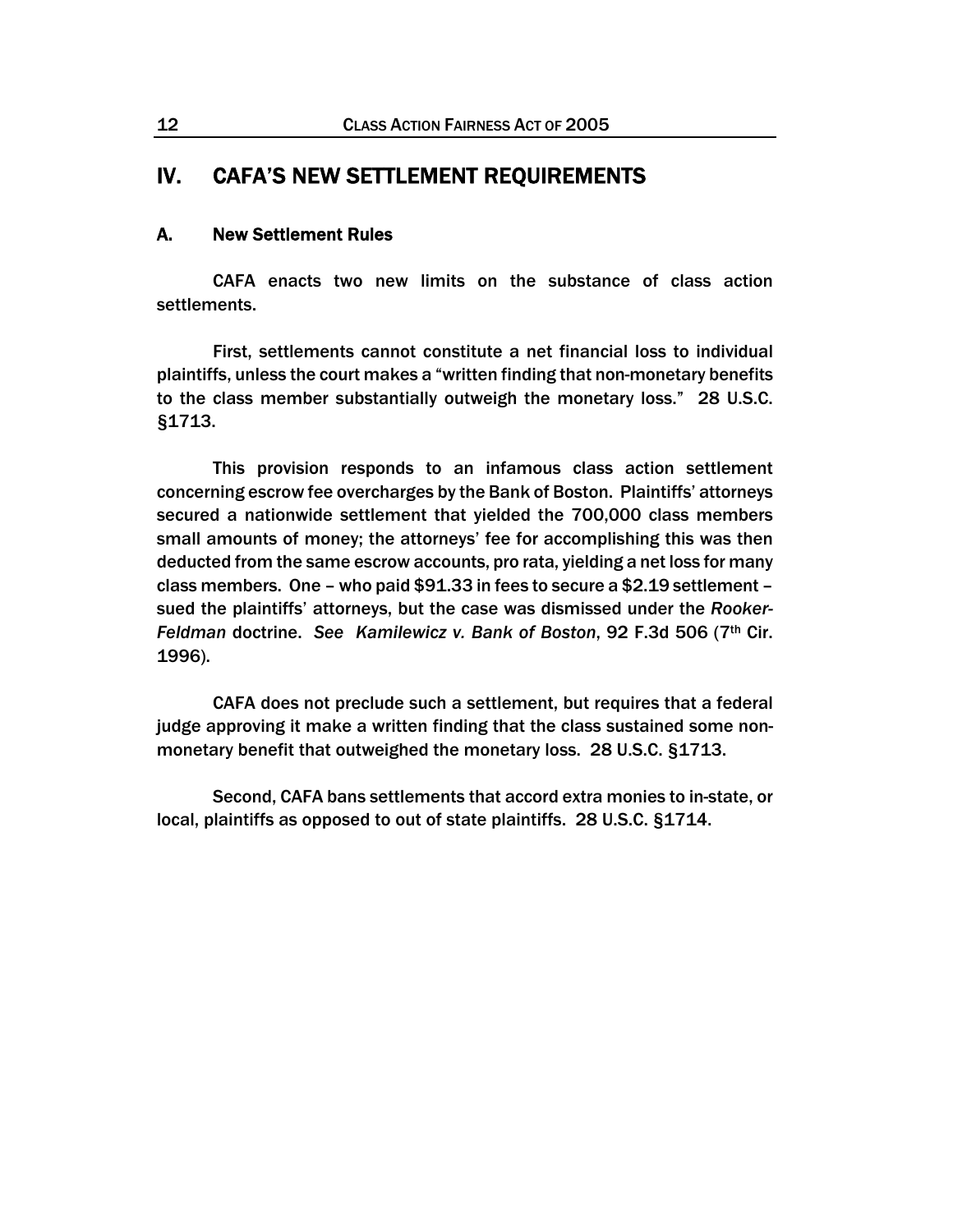#### B. New Settlement Process

One of CAFA's most significant provisions requires that governmental officials be notified of pending class action settlements and be given time to comment upon them before the settlement is finalized. 28 U.S.C. §1715.

Within 10 days of filing a proposed class action settlement, *each defendant* must serve "appropriate" federal officials and state officials in any state where one class members resides. Service is generally directed to the Attorney General of the United States and the state's attorney general, or to the most obvious state regulatory official; in cases involving banks, the banking regulators must be served instead. 28 U.S.C. §1715(a).

The government officials must be given a notice of the proposed settlement and copies of: (1) the complaint; (2) notice of pending hearings; (3) the proposed or final notification to class members of their rights to opt out or a statement that no such right exists; (4) the proposed or final settlement; (5) details of any side agreements between class counsel and defendants; (6) any final judgment or notice of dismissal; (7) the names of the class members residing in each State and that state's percentage share of the settlement; and (8) any relevant judicial opinions. 28 U.S.C. §1715(b).

CAFA does not require that these government officials to do anything; indeed, the law explicitly states that it "shall not be construed to expand the authority of, or impose any obligations, duties, or responsibilities upon, Federal or state officials." 28 U.S.C. §1715(f). However, the federal court may not enter final approval of the proposed settlement earlier than 90 days after the last date of service on a government official. 28 U.S.C. §1715(d).

CAFA authorizes class members to refuse to comply with or chose not to be bound by a settlement that does not comply with these notice provisions. 28 U.S.C. §1715(e).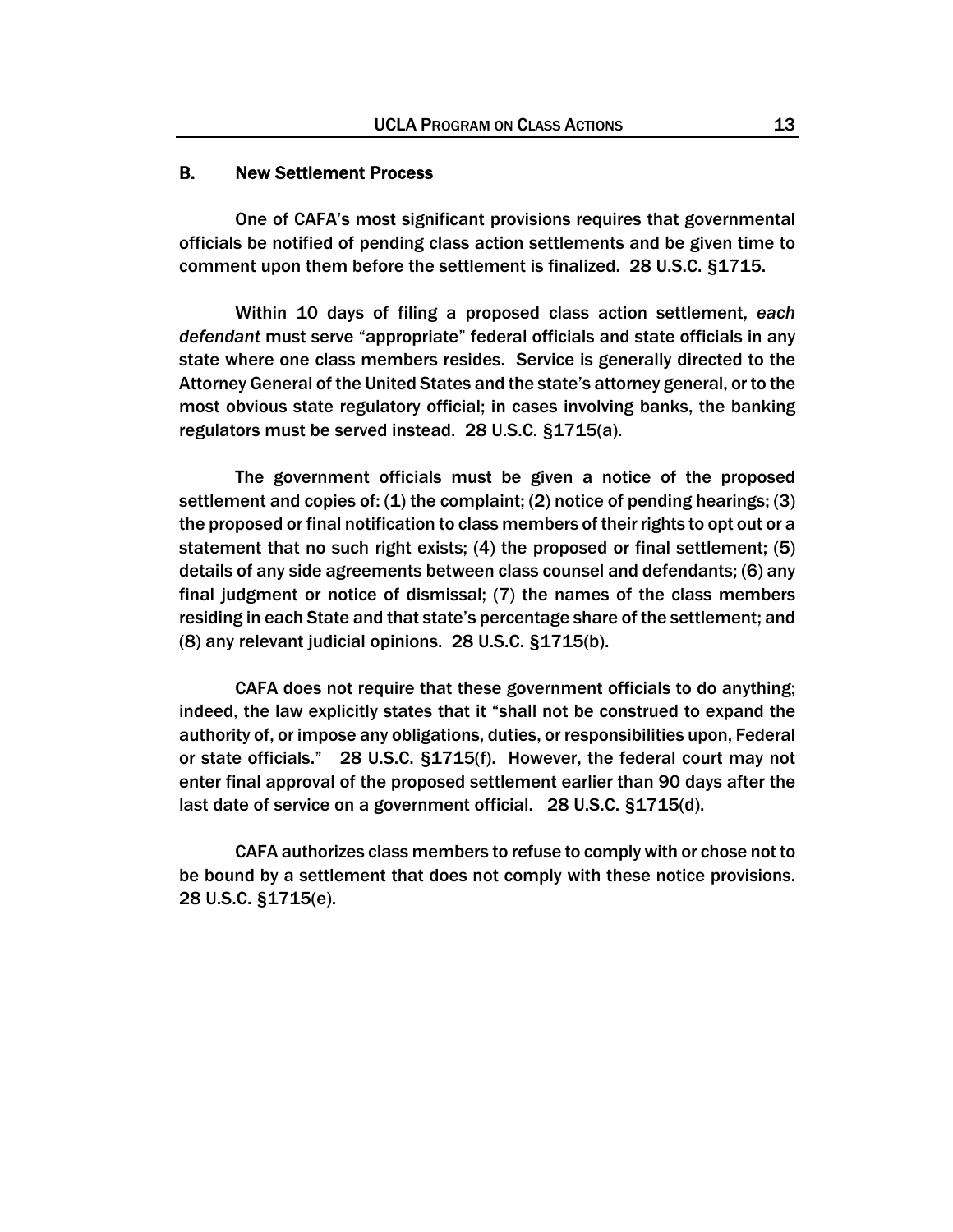# V. CAFA'S GENERAL PROVISIONS

## A. Effective Date

CAFA applies to any civil action *commenced* on or after February 18, 2005. It does not apply to actions that were pending on that date. Several circuit decisions have rejected attempts to use CAFA to remove cases that were pending in state courts on Feb. 18. *See Schorsch v. Hewlett-Packard Co.*, 417 F.3d 748 (7th Cir. 2005); *Knudsen v. Liberty Mutual Insurance Co.*, 411 F.3d 805 (7th Cir. 2005); *Pfizer, Inc. v. Lott*, 2005 WL 1840046 (7th Cir. 2005); *Pritchett v. Office Depot, Inc.*, 2005 WL 1994020 (10th Cir. 2005).

## B. What Actions Covered

` The new jurisdictional rules described above apply to "class action" cases whether or not they have been yet been certified as such. 28 U.S.C. §1332(d)(8). These new rules also apply to some "mass actions." 28 U.S.C. §1332(d)(11). Mass actions are defined as cases, *not* brought as class actions, in which the "monetary relief claims of 100 or more persons are proposed to be tried jointly." *Id.* Congress' intent is to bring under CAFA super-joinder provisions that exist in certain states (the Senate Committee Report uses West Virginia as an example). The Senate Judiciary Committee Report states that these cases "are simply class actions in disguise." Sen. Rep. at 47. The mass action provisions are complex, but most critically limit federal jurisdiction over mass actions to cases in which each plaintiff has more than \$75,000 in controversy, 28 U.S.C.  $1332(d)(11)(B)(i)$ , and bar jurisdiction where defendants made the joinder motion. 28 U.S.C.  $1332(d)(11)(B)(ii)(II)$ . Since plaintiffs can avoid this provision simply by joining only 99 plaintiffs, it is unlikely to matter much.

## C. Class Action Report

CAFA orders the Judicial Conference of the United States to prepare a report (within 12 months) for the House and Senate Judiciary Committees on class action settlements. The report must advise Congress of (1) the best practices that courts can use to ensure fair settlements; (2) the best practices that courts can use to set attorneys fees at levels reflecting the attorneys' accomplishments and to ensure that class members are primary settlement beneficiaries; and (3) the actions the Conference will take to implement these practices.